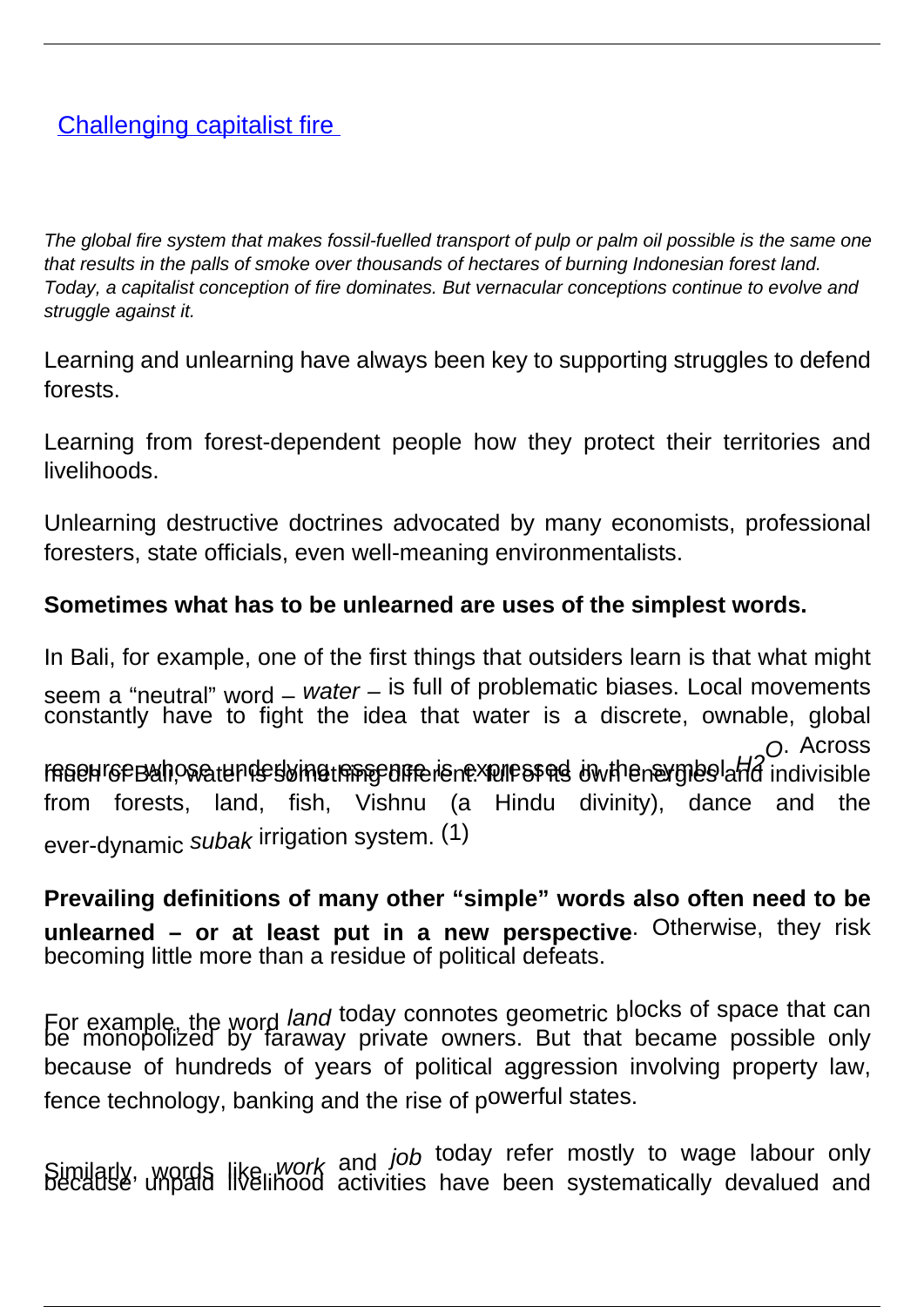degraded while salaried work has become dominant worldwide, thanks to (among other things) petroleum, patriarchy and plantations.

Such battles continue. Today, the Food and Agriculture Organization (FAO), obedient to corporations and states, is still fighting to include industrial tree monocultures in the definition of forest.

But such fights will never be over. Defeats can never be more than partial. **Forest movements' efforts to reclaim basic words as spaces for their own ways of thinking and living reflects not nostalgia, but its opposite: an understanding that that concepts forged in conflict can be – and are being – reforged.**

**Capital's Fire**

One such concept is that of fire. **Today, a capitalist conception of fire dominates the world. But vernacular conceptions continue to evolve and struggle against it.** Climate change makes the stakes higher than ever.

Under capitalism, fire moves from the open landscape into boilers, turbines and combustion chambers. At the same time, the open fire used for thousands of years to create and maintain forests and agricultural fields becomes suspect, denigrated, even criminalized. **A vastly more intense, destructive, fossilfuelled fire inside engines and turbines, meanwhile, becomes a sign of civilization and progress, together with the extraction and waste that accompanies it.**

So when you turn on the TV during the dry season in the tree plantation zones of Chile or Portugal or the state forests of western North America, you can count on seeing scary reports about uncontrollable wildfires and the outlaws rumoured to be behind them.

**The reports never mention the fossil-fuelled fires that simultaneously rage invisibly inside every local automobile and thermal power station.** Fires that – despite global warming and the devastation that accompanies fossil-fuel extraction – no one would ever dream of regarding as criminal.

Nor do the reports mention that these two problematic phenomena are merely opposite sides of the same coin.

**They don't mention that the process of pushing farmers and forest**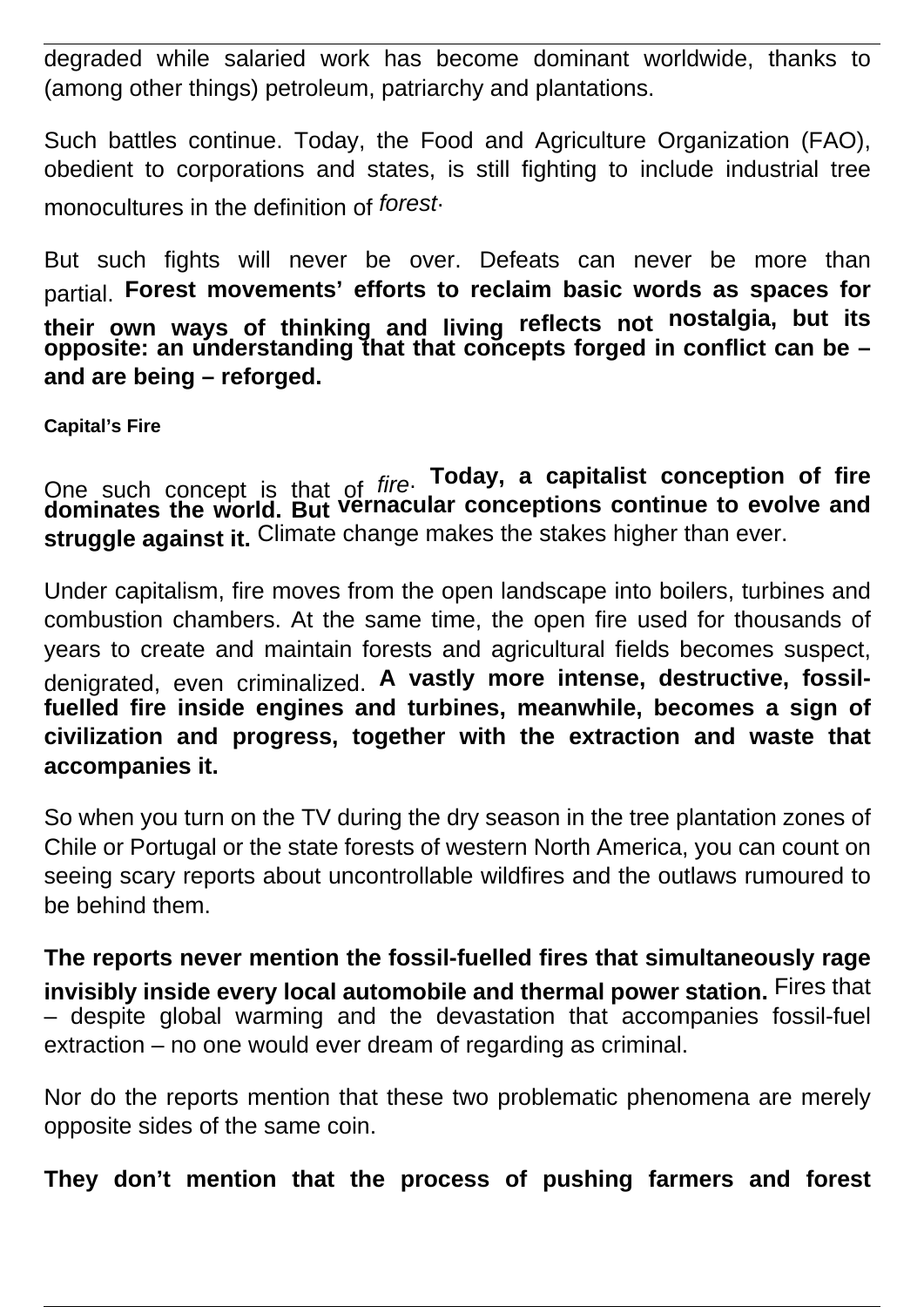**dwellers off their lands** – where they often will have used carefully-controlled burns to keep levels of dangerous combustibles low and levels of fertility and animal habitat high – **is the same one that concentrates them around the fossil-fuelled machines that use and channel their labour.**

They don't mention that the global fire system that makes fast, fossil-fuelled international transport of paper pulp or palm oil possible is the same one that results in the palls of smoke that hang over thousands of hectares of burning Indonesian forest land.

Nor do they mention that the industrial distribution of fire responsible for the traffic and polluted air in cities like Los Angeles, Sydney or Quito is the same one that allows too much plant growth to accumulate in the surrounding landscapes, making inevitable the savage wildfires that periodically rip through such cities' suburbs.

### **Fire in Climate Policy**

Climate policy makes the way fire is organized today even more perverse.

Most climate policymakers are implicitly guided by **the simplistic idea that global warming is caused by fire in the abstract**. They also hold to the **equally simplistic assumption that all fire is the same**: a chemical process of oxidation on top of which various inessential "cultural", "social", "spiritual" or "religious" decorations can be draped, depending on local circumstances.

So for them, it seems natural to assume that the rich world's fossil fuel dependence is something that can be "balanced out" by the rich world's taking more control of the lands and biotic fire practices of farmers and forest dwellers in the global South.

Enter REDD, carbon markets and "climate-friendly agriculture" programmes.

**Ignoring or disrespecting the diversity and nuanced environmental merits of thousands of vernacular fire regimes**, such schemes ironically undermine the very climatic stability they claim to be promoting, allowing stupidity about fire to proliferate even further.

If a single-mindedly chemical understanding of water is an instrument of oppression and environmental destruction in Bali, so too a globalized, chemical understanding of fire is being overgeneralized in a way that threatens land and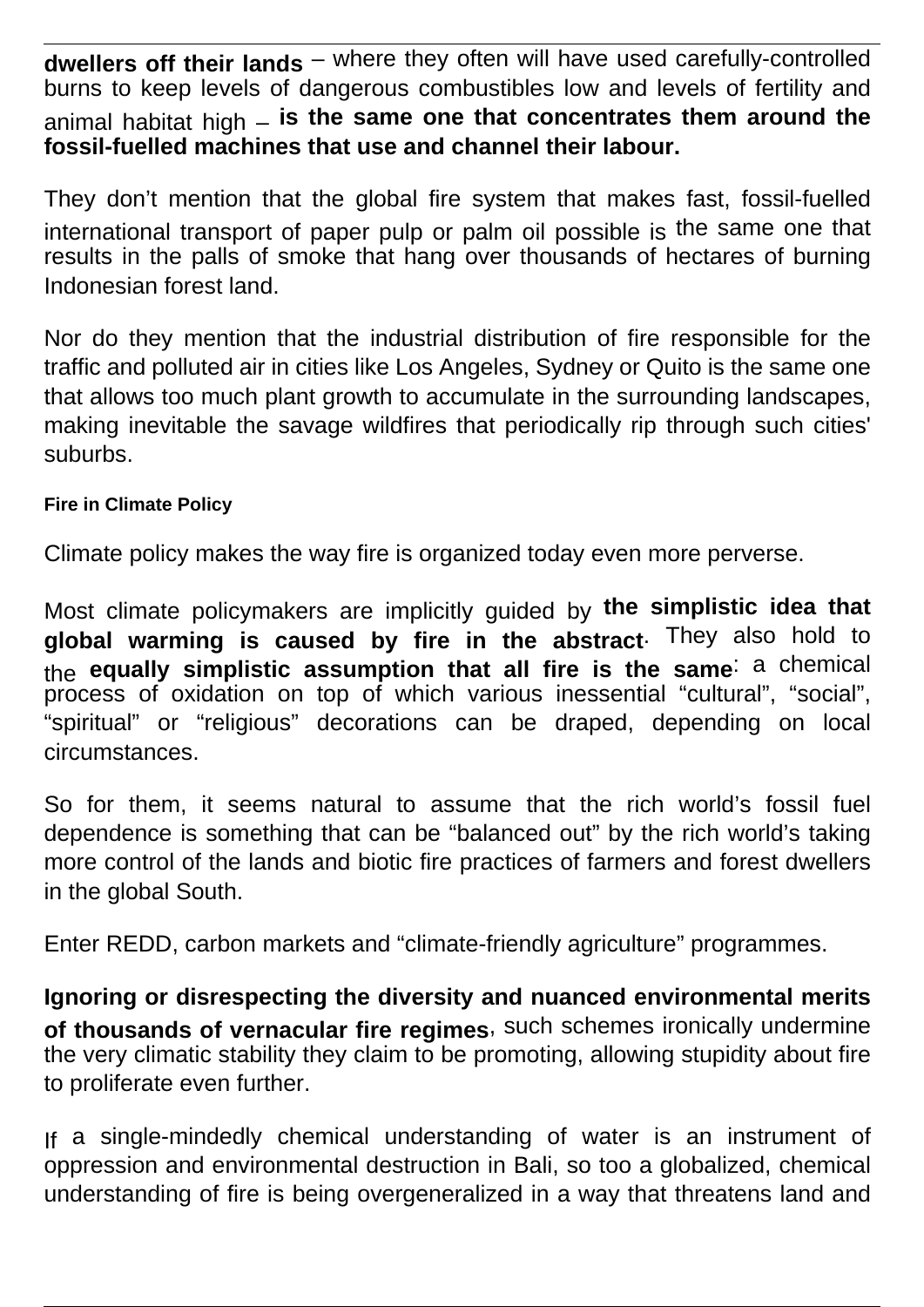forests everywhere.

But as global warming worsens and fire-dependent species are driven into extinction, **maybe the time has come to insist more strongly on the hidden history of fire in order to help open new spaces for popular movements.**

### **Balancing the Story**

This history reveals many important facts.

For example, that **the grains that feed the world originate from environments regularly laced by fires** caused both by lightning and by humans.

For example, that in pre-Columbian times, indigenous peoples deliberately expanded the range of bison all the way to what is today New York by **setting fires that created a fertile, park-like mosaic of woods and grasslands** across eastern North America.

For example, that, according to growing archaeological consensus, **human-set fires are in fact partly responsible for the some of the most valuable forests** in the world – not only in obviously fire-prone regions like Australia, Southern Africa and Mexico, but also even in the Amazon.

Once again, the belief that nature and humanity are separate categories – often attributed to the 17th-century French thinker Rene Descartes – turns out to be not just a philosophical, but also a historical, misconception.

#### **Forward with Fire**

A more balanced view of fire emerges wherever people have the space and time to listen and interact democratically with local forest dwellers.

In Thailand, for example, the senior state forester Wirawat Theeraprasat tells the story of how, at university, he was taught that all forest fire was bad. Only through years of dialogue with local Karen villagers as the chief of an important wildlife sanctuary did he come to realize the environmental importance of the local fire-setting practices he had been taught to look down on.

The younger Karen leader, Prue Odochao, meanwhile learned when attending international climate summits how important it was to remind activists from the global North that **lists of the causes of global warming should never lump together**, say, Karen farmers using biotic fire on the surface of the earth and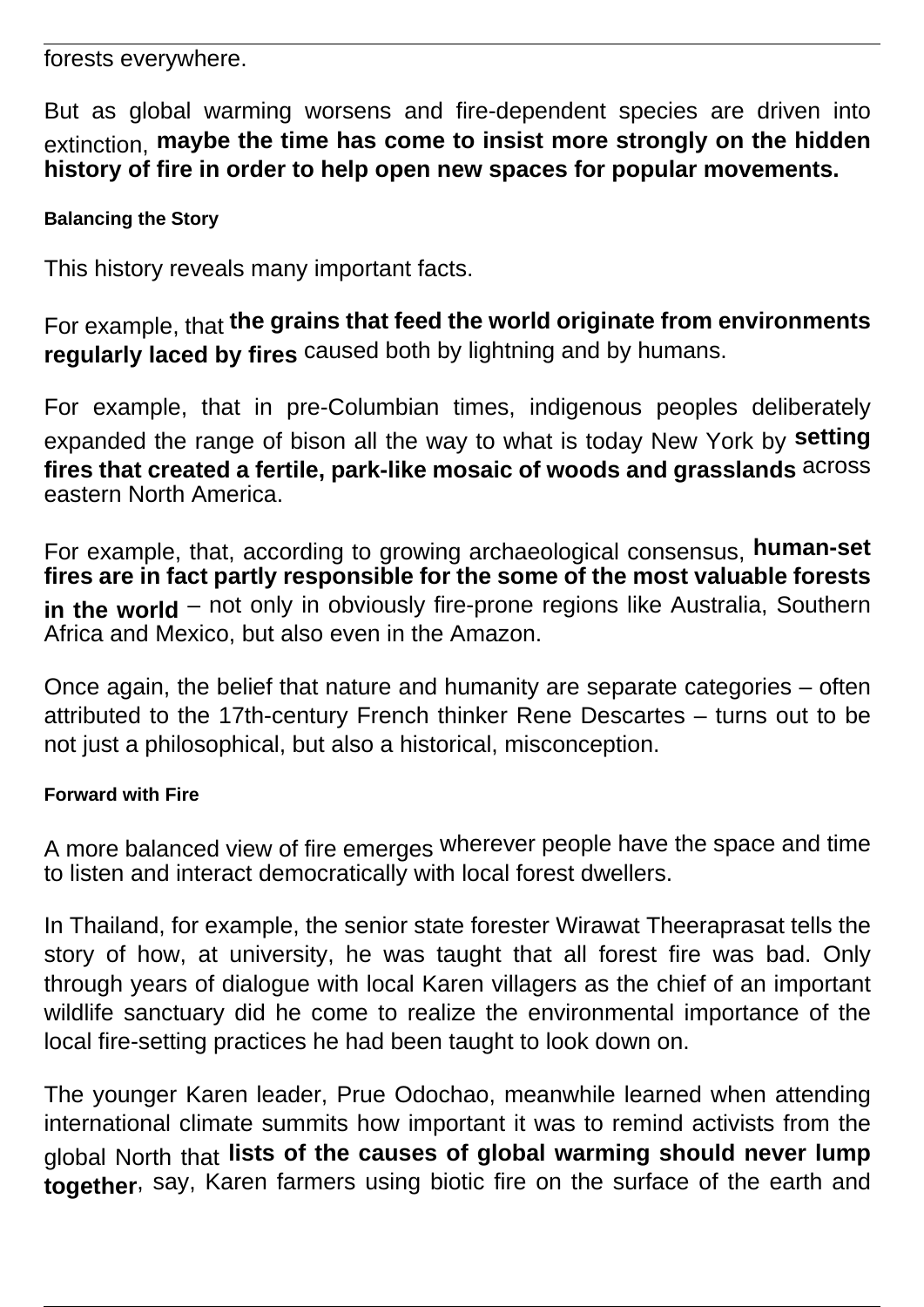fossil fuel companies excavating coal, oil and gas from its depths.

"How many Karen villages," Prue asked, "have drilled oil wells within their boundaries?"

Environmental historians such as Stephen Pyne and Charles Mann – who have explained how diverse fire systems are in different times and places, and why

this is environmentally important – can be of great help in **opening the needed new dialogue on fire. But the discussion, as always, will be powered most of all by continuing struggle at the grassroots.**

Larry Lohmann, larrylohmann [at] gn.apc.org

## The Corner House

(1) Indonesia: the resistance of the sacred in Bali to the"green revolution"and the tourism industry, Bulletin 237, April 2018, [http://wrm.org.uy/articles-from-the-wrm-bulletin/section1/indonesia-the-resistance-of-the-sacred](http://wrm.org.uy/articles-from-the-wrm-bulletin/section1/indonesia-the-resistance-of-the-sacred-in-bali-to-the-green-revolution-and-the-tourism-industry/)[in-bali-to-the-green-revolution-and-the-tourism-industry/](http://wrm.org.uy/articles-from-the-wrm-bulletin/section1/indonesia-the-resistance-of-the-sacred-in-bali-to-the-green-revolution-and-the-tourism-industry/)

### **Further Reading**

Adeniyi P. Asiyanbi, "A Political Ecology of REDD+: Property Rights, Militarised Protectionism, and Carbonised Exclusion in Cross River", Geoforum 77 (2016) 146–156, [http://www.redd-monitor.org/20](http://www.redd-monitor.org/2017/01/20/redd-in-cross-river-nigeria-property-rights-militarised-protectionism-and-carbonised-exclusion/) [17/01/20/redd-in-cross-river-nigeria-property-rights-militarised-protectionism-and-carbonised](http://www.redd-monitor.org/2017/01/20/redd-in-cross-river-nigeria-property-rights-militarised-protectionism-and-carbonised-exclusion/)[exclusion/.](http://www.redd-monitor.org/2017/01/20/redd-in-cross-river-nigeria-property-rights-militarised-protectionism-and-carbonised-exclusion/)

Mike Davis, Ecology of Fear: Los Angeles and the Imagination of Disaster (Verso, London, 2018), [http://book4you.org/book/3313796/876925.](http://book4you.org/book/3313796/876925)

--------------, "El Diablo in Wine Country", London Review of Books 39 (21), November 2017.

Silvia Federici, Caliban and the Witch: Women, the Body and Primitive Accumulation (Autonomedia, Oakland, 2017), [http://book4you.org/book/2773532/e8ba20.](http://book4you.org/book/2773532/e8ba20)

Matthew Huber, "Energizing Historical Materialism: Fossil Fuels, Space and the Capitalist Mode of Production", Geoforum 40 (1) (2008)

105-115,

[https://landscapesofenergy.wikispaces.com/file/view/Huber\\_Energizing+historical+materialism-+Fossi](https://landscapesofenergy.wikispaces.com/file/view/Huber_Energizing+historical+materialism-+Fossil+fuels,+space+and+the+capitalist+mode+of+production.pdf) [l+fuels,+space+and+the+capitalist+mode+of+production.pdf](https://landscapesofenergy.wikispaces.com/file/view/Huber_Energizing+historical+materialism-+Fossil+fuels,+space+and+the+capitalist+mode+of+production.pdf)

Charles C. Mann, 1491: New Revelations of the Americas before Columbus (Vintage Books, New York, 2006), [http://book4you.org/book/1634396/aea76c.](http://book4you.org/book/1634396/aea76c) Espanol: [http://book4you.org/book/1189982/813d00.](http://book4you.org/book/1189982/813d00)

Stephen Pyne, "Fire Planet: The Politics and Culture of Combustion", Corner House Briefing Paper 18 (2000),<http://www.thecornerhouse.org.uk/resource/fire-planet>.